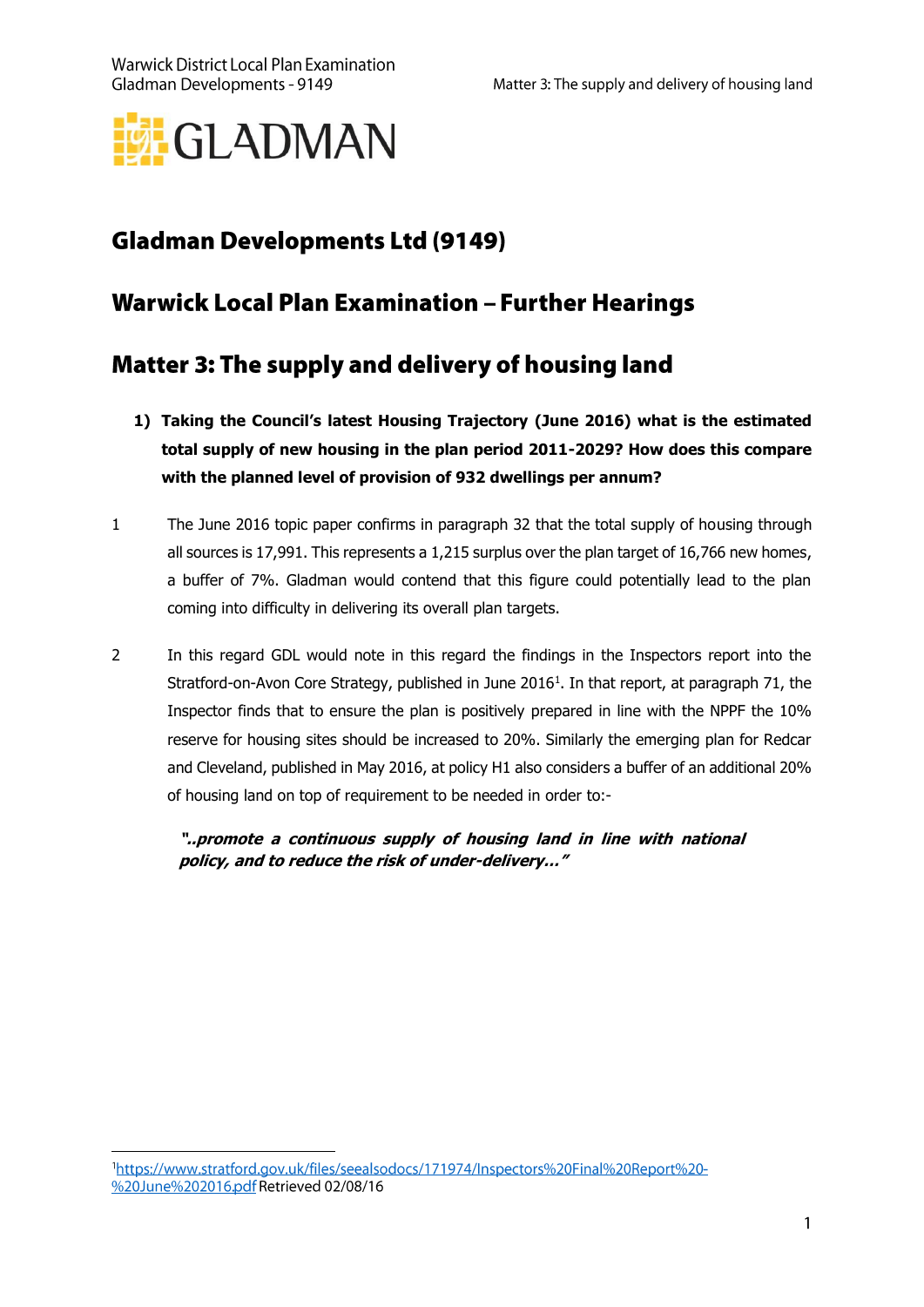- 3 Gladman therefore consider that the Council may wish to consider allocating additional sites and/or expanding existing allocations in order to ensure that the plan target can be robustly delivered.
- **2) What is the estimated total supply in the plan period from a) completions since 2011 b) existing planning commitments c) other commitments e.g. sites subject to S106 d) proposed site allocations e) other sources specifically identified f)windfalls**
- 3 The figures are set out in the June 2016 document, through a series of tables.
- **3) What are the assumptions about the scale and timing of supply and rates of delivery from these various sources? Are these realistic? Has there been any discounting of sites with planning permission for example?**
- 5 The Housing Topic Paper confirms in paragraph 34 that information from site promoters has been considered when drawing up the site trajectory contained within Appendix 3 of the document. However, the report does not detail what exactly these findings are, and as a consequence, it is extremely challenging to review the robustness of the trajectory as set out within the document.
- 6 Gladman would expect the trajectory to be accompanied with information explaining clearly the lead in times proposed for major and strategic sites. This should include but not necessarily be limited to, time to determine planning applications, time to negotiate and sign Section 106 agreement, time to dispose of land (if needed), reserved matters applications, discharge of conditions, site remediation and preparation and constriction. Our own development experience has indicated that these issues can take significant periods of time to complete, often taking 12-24 months even from approval of an outline planning application.
- 7 Furthermore, Gladman note that the delivery of units on individual sites can often be dependent on the number of outlets operating at any one time, this again is especially true for major strategic sites. The current information provided by the Council does not give information as to the number of housebuilders currently proposed to be operating at the same time to justify the figures proposed. It is also noted that the Council confirm that the evidence is that provided by the site promoters themselves, whilst this is a sensible starting point for consideration these figures should be sense checked by the Council and consideration given to their realism. Gladman would note the recommendations of the Local Plan Expert Group (LPEG). In Appendix 13 to the LPEG report a sections considers build out rates and lead in times, it make clear in this section that:-

#### **"Pas tend to use assumptions provided to them by the developers of the site, as the PPG suggests. However, this information can satisfy the best interests of the**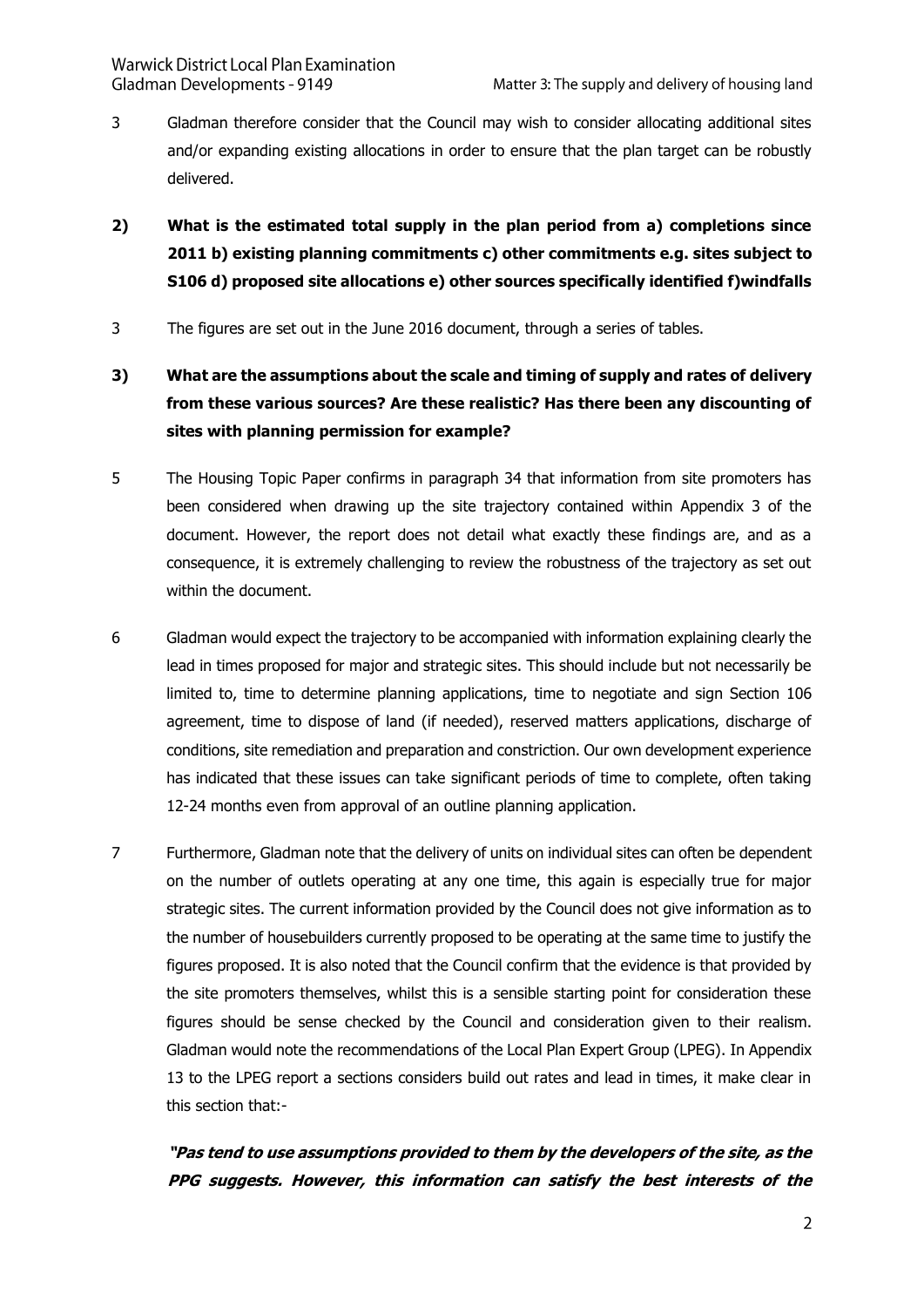**developer and is not always realistic, and the PPG should conform that evidence on likely timescales drawn from experience on comparable sites may be highly realvent. 2 "**

- 8 Gladman do not therefore consider that the current approach to assessing site delivery has been sufficiently evidenced by the Council, for this reason Gladman have undertaken our own assessment of the trajectory and concluded that the likelihood of the plan achieving a 5 year land supply is remote. In order to calculate the trajectory we have applied the following presumptions.
	- a. 35 dpa for sites with 1 outlet operating
	- b. 60 dpa for 2 outlets,
	- c. 80 dpa for 3 outlets,
	- d. 100 dpa for 4 outlets;
	- e. From grant of outline application to signing of S106 6-12 months (depending on site size)
	- f. Preparation of reserve matters 6 months
	- g. Determination of reserve matters 4 months
	- h. Discharge of pre commencement conditions 2 months
	- i. Initial on site infrastructure 3 months
	- j. Time for first dwelling to be completed 6 months
- 9 The conclusions to the Gladman assessment of housing land supply are considered in response to question 7 below.
- 10 The Housing Topic Paper suggests that discounting has only occurred on the small SHLAA sites which are identified, but not allocated within the plan. No discounting is proposed for existing commitments, the consolidated employment sites or allocations, Gladman do not consider this a sound approach. As we have discussed in relation to question 1 above, the plan contains little in the way of flexibility, currently there is little headroom, and what headroom there is, is calculated on the presumption that 100% of all allocations, planning permissions etc. will be

<sup>&</sup>lt;sup>22</sup> LPEG Appendix 13 – Section 8 – Land Supply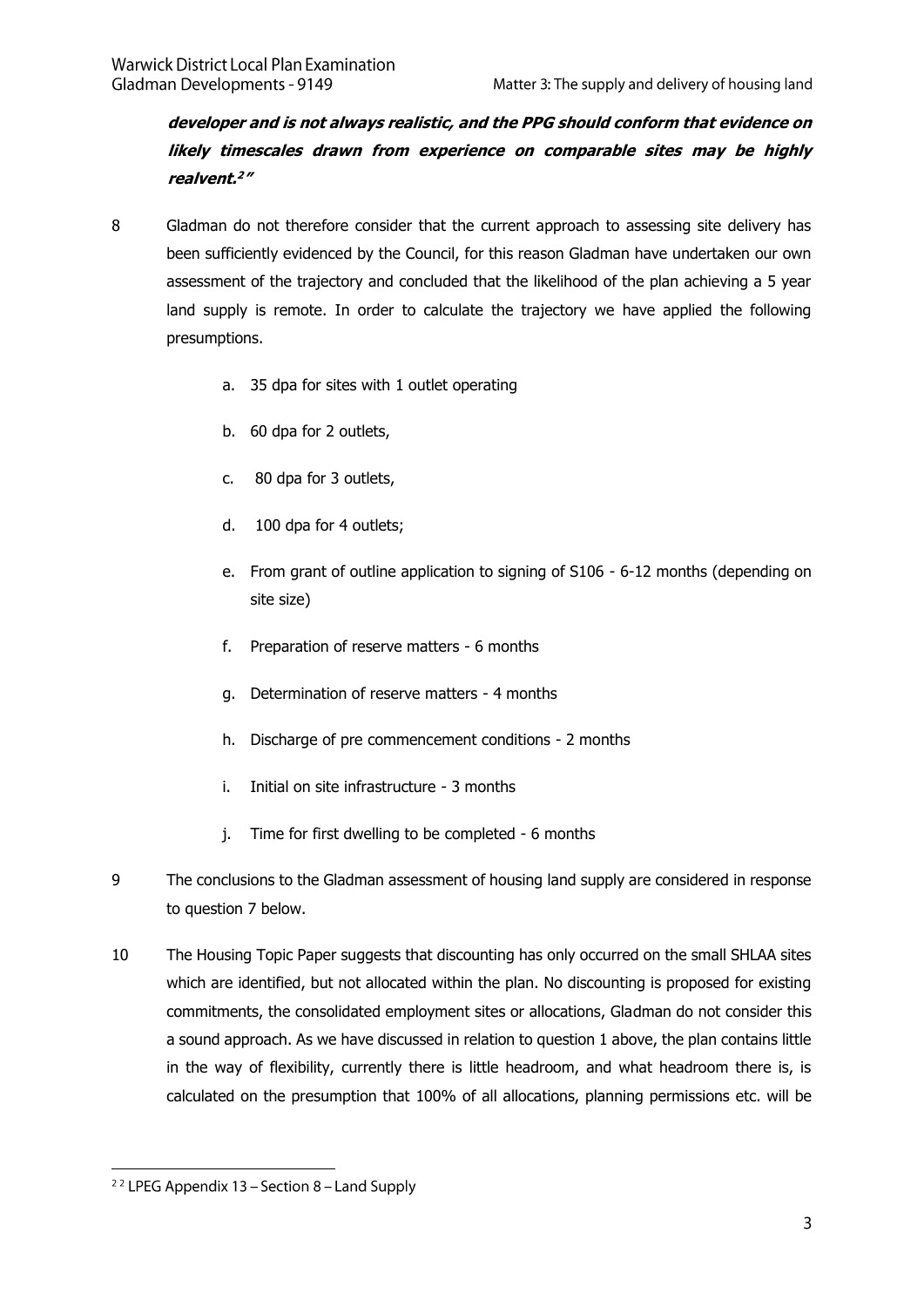delivered within the plan period. The margin for error is small, and puts at risk the delivery of the plan.

#### **4) How has flexibility been provided in terms of the supply of housing? Are there other potential sources of supply?**

- 11 As Gladman have pointed out with respect to our answer on question 1 we consider that there is limited flexibility in the supply of housing land when considered against the overall plan target, and that subsequently such an approach does leave the Council in a fragile position. In our Matter 4 and Matter 7(d) statements we have also highlighted where we consider there have been missed opportunities in assessing the development potential and growth options for Warwick. In particular we make reference to none Green Belt sites within the Growth Villages, we have submitted further representations with regard to site H47 Wasperton Farm, Barford and consider that an expanded allocation on this sustainable site could not only help with overall plan targets but will help remedy the deficiencies of the plan with regard to 5 year housing land supply.
- 12 Further detail on our site submission with regard to Wasperton Farm is contained within our Matter 7(d) statement.
- **5) Has there been persistent under delivery of housing? In terms of a buffer for a five year supply of housing sites, should this be 5% or 20% in relation to para 47 of the NPPF? How should the level of completions since 2011 be taken into account? What would the requirement be for a five year supply including a buffer?**
- 13 Gladman agree with the Council that there has been a persistent under delivery of housing and that the use of a 20% buffer is appropriate. This reflects the interim conclusions of the Inspector in 2015, and is not considered that there has been a material change in circumstances following the interim conclusions to allow for a different conclusion to be arrived at. The latest monitoring return for 2015/16 again shows that net completions have fallen short of the housing target of 932 per annum.
- 14 The shortfall in housing, which has accrued since the start of the plan period in 2011 should be made up using the Sedgefield methodology i.e. within the first 5 years. This approach is in accordance with the PPG<sup>3</sup>. Gladman would therefore support the Councils approach to making

<sup>&</sup>lt;sup>3</sup> PPG - Paragraph: 035 Reference ID: 3-035-20140306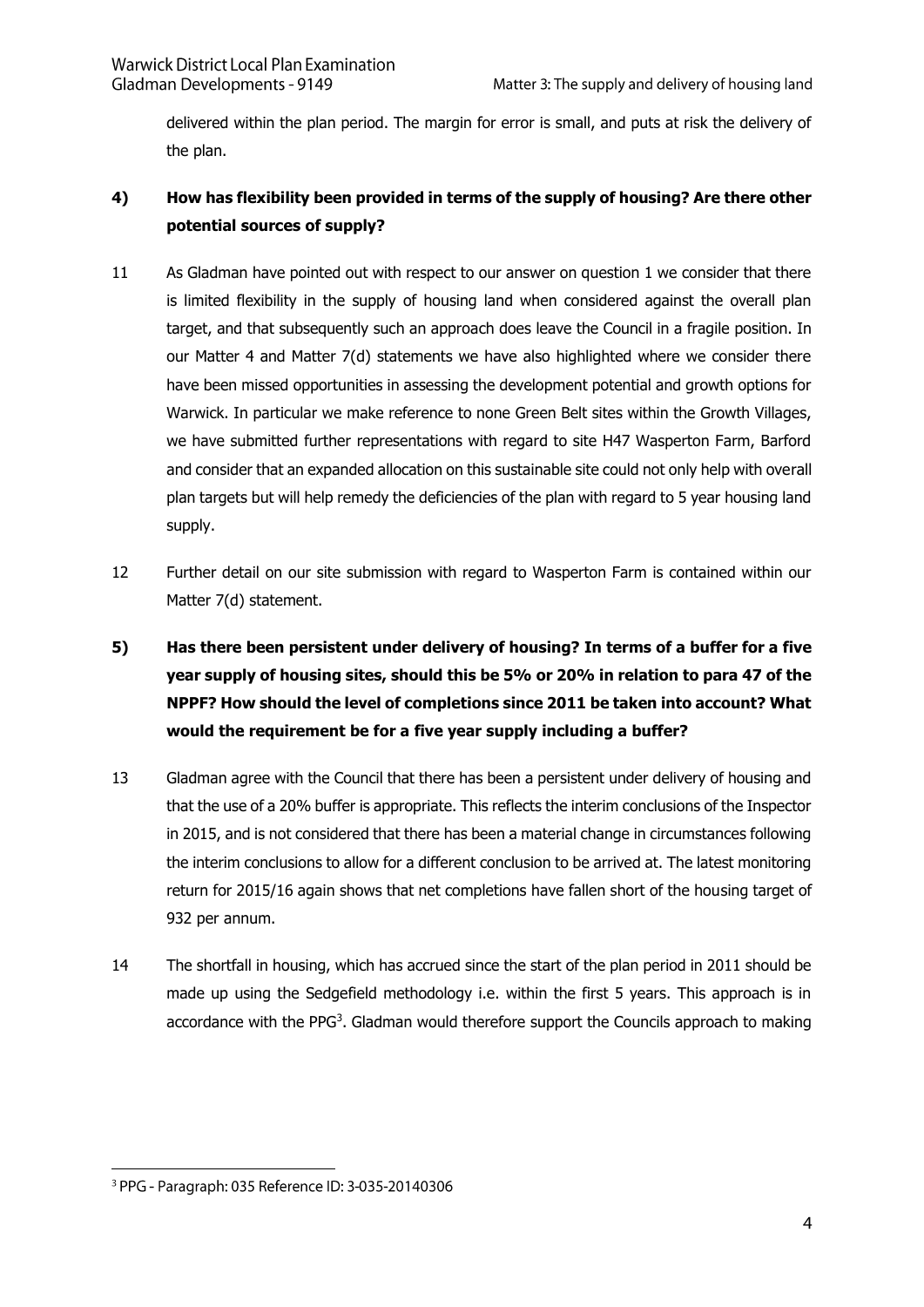up the shortfall using this approach, as they outline in paragraph 36 of the Housing Supply Topic Paper (June 2016).

- 15 When assessing the requirement for the 5 year land supply it is necessary to consider first the Councils choice of preferred date. The Council chooses to base its calculation on a date starting 2017/2018, rather than 2016/17. The difficulty in such an approach is that monitoring data for the period 2016/17 is not known, and will not be known presumably for a period of at least 6 months. It is noted that the Council have estimated a supply figure, but this figure is exactly that, an estimate, the exact figure remains unknown. Reliable completion data is rarely available part way through a monitoring year. Furthermore there is no evidence as to how other factors in the supply may have been altered, for example any loss of housing stock, the expiration of planning permissions etc.
- 16 Gladman would contend it would be more accurate to base the calculation on a time period for which complete data is available, thus whilst we provide calculations using both starting points our strong preference is to use 2016/17 as the first year of the 5 year land supply calculation. It is easy to see why the Council has chosen the 2017/18 base date, the plan cannot demonstrate a 5 year land supply with the start date of 2016/17 using even all of the Councils assumptions.
- 17 The five year requirement is therefore 8,662 for 2016/17 and from 2017/18 would be 8,392, however as discussed Gladman believe the use of the latter figure is problematic.
- **6) Should the annual housing requirement figure be staggered to reflect the need for additional site allocations to meet unmet needs in Coventry and realistic lead in times (see Appendix 4 to the Council's Housing Supply Topic Paper June 2016) i.e. a lower figure in the early years of the plan period, increasing later? If so what would be a reasonable basis for the annual figure? Should the early years be based on OAN for Warwick? How would this affect the requirement for a five year supply?**
- 18 The methodology proposed in Appendix 4 of the plan makes a minimal difference to the 5 year land supply calculation, as assessed by the Council, and would still not justify a 5 year housing land supply position using our assessment of the likely delivery rates and lead in times for many of the major strategic sites. Any back loading of a strategy does risk the delay in delivering much needed housing development within the district and housing market area as a whole. Furthermore, it is entirely possible that there is additional unmet housing needs arising from both Coventry and in particular Birmingham, which will have to be accommodated in the later parts of the plan period. Delaying the delivery of housing, when there are reasonable, sustainably and appropriate solutions to the problem now is therefore an unjustified approach. Gladman have contended that there is a need in any event to provide an additional buffer of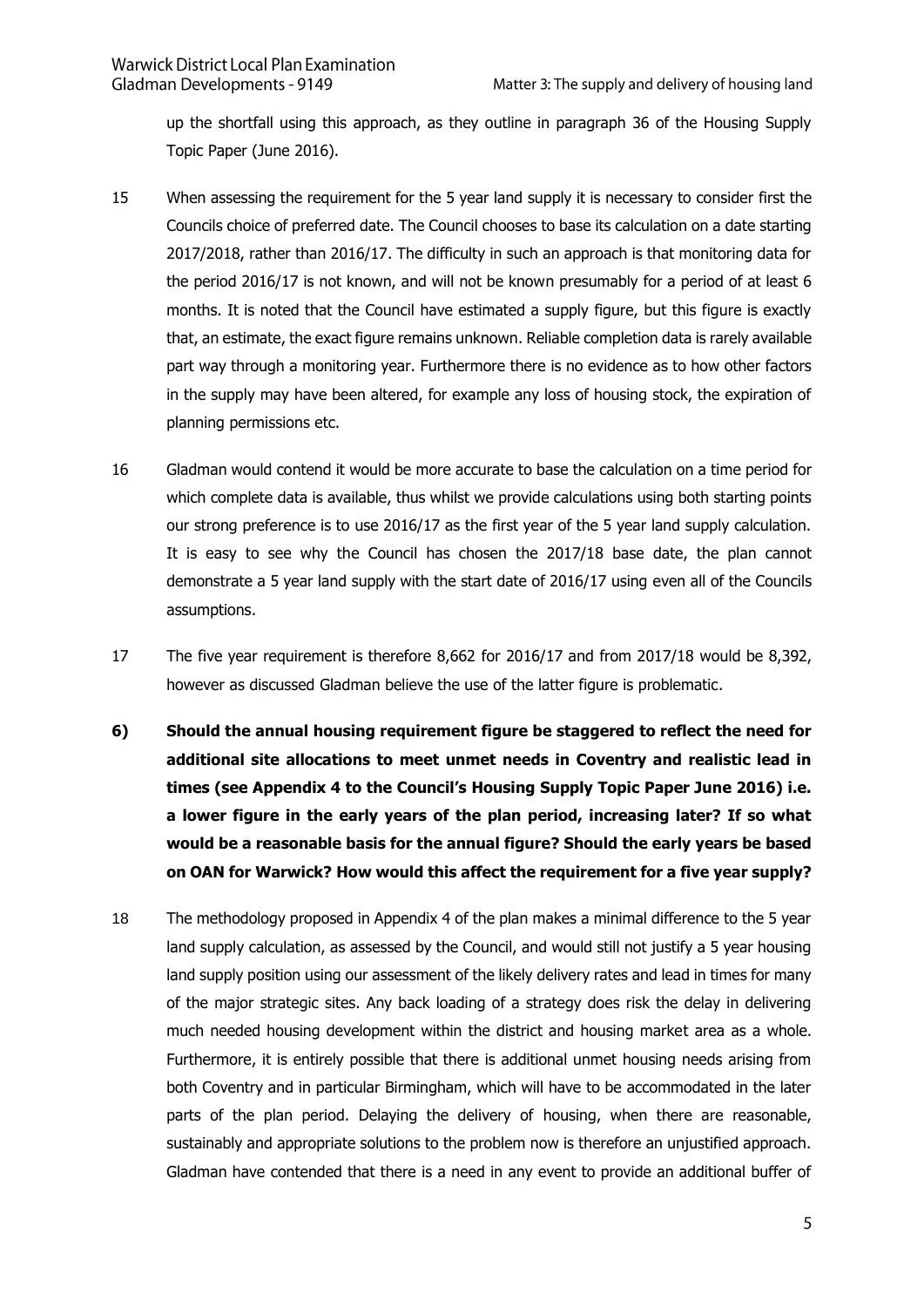sites to ensure overall plan deliverability, these sites could also contribute to, and deliver a robust 5 year land supply.

19 Gladman can see no justification for adopting a stepped trajectory purely to manufacture a 5 year housing land supply. The housing needs of both Coventry and Warwick are apparent, and in the case of those in Warwick have been suppressed for some years, continuing to do so would therefore be entirely contrary to the NPPF and the government's desire to boost house building and to address the housing crisis.

### **7) Would the Local Plan realistically provide for a five year supply on adoption? Will a five year supply be maintained?**

- 20 No, Gladman have undertaken a calculation using the Councils methodology in the main document and including the alternative proposal in Appendix 4. The base date for calculations has also been undertaken using both the 2016/17 start date and the 2017/18 base date. It is our view that the base date for calculations should be 2016/17, not 2017/18, changing a base date and including estimates or part completion can be a challenging exercise. Nevertheless we have undertaken calculations to consider both eventualities.
- 21 The calculations are carried out on the currently proposed Local Plan figures, should discussions regarding the overall OAN for Warwick change the figures will clearly require alteration. There is no disagreement that the Sedgefield methodology should be use, or that the authority require a 20% buffer for persistent under delivery. The main contention relates to the delivery rates of some of the strategic sites and the lead in times for the development of those sites.
- 22 Gladman have discounted a total of 298 units from the committed sites from the 5 year land supply with a base date of 2016/17 and 282 units from the base date 2017/18. This has come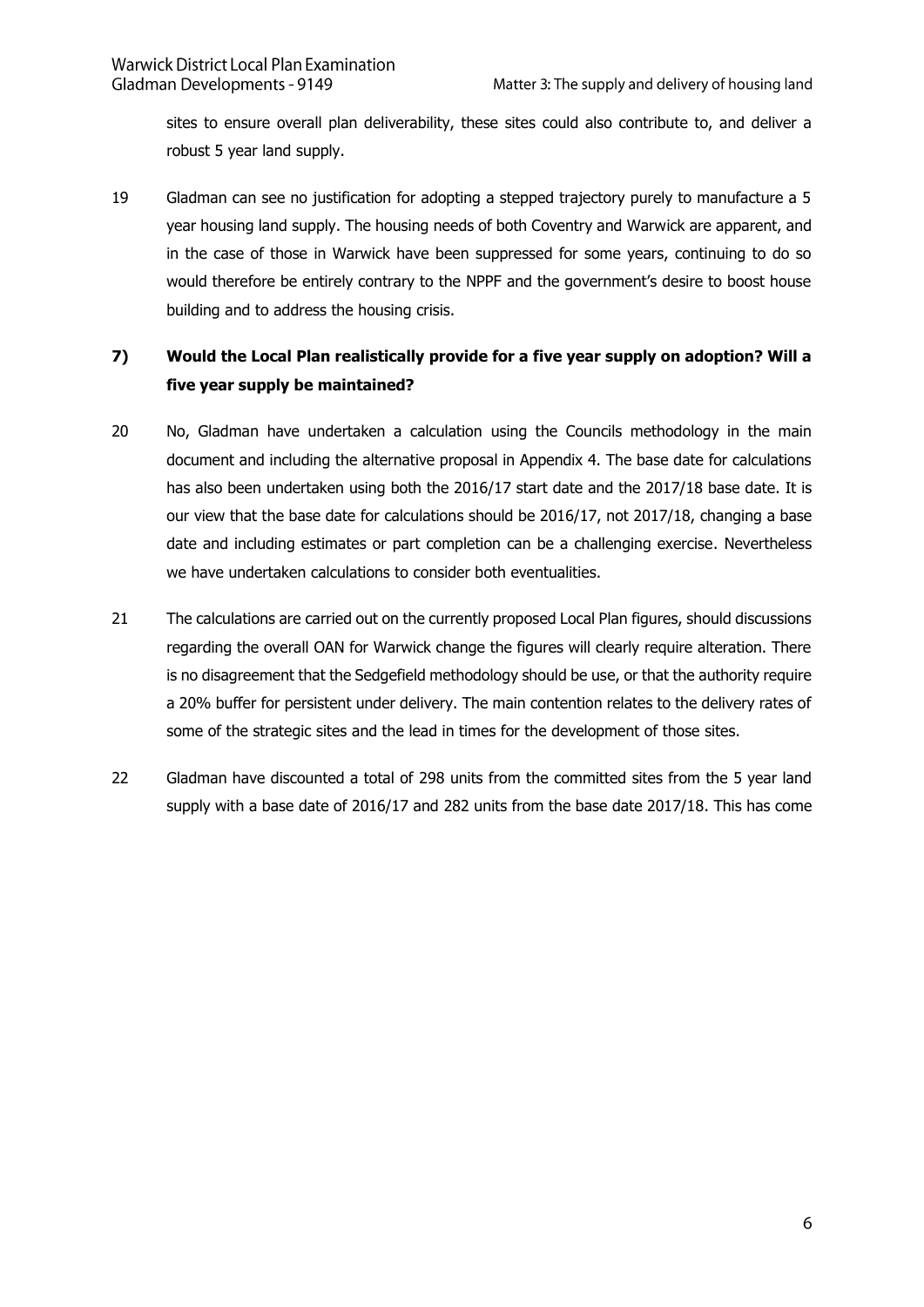from the following sources, all discounting has been undertaken in line with the principles set out in paragraph 8. The Information is contained in Table 1 below.

| <b>Site Name</b>                                      | <b>Discount</b><br>16/17<br>Trajectory<br><b>Start</b> | <b>Discount</b><br>17/18<br>Trajectory<br><b>Start</b> | Reasons                                                               |
|-------------------------------------------------------|--------------------------------------------------------|--------------------------------------------------------|-----------------------------------------------------------------------|
| Myton Road &<br>Europa Way                            | 46                                                     | 98                                                     | Reduction in max 1 year delivery rates to<br>100 units                |
| The Asps, Banbury<br>Lane                             | 50                                                     | 50                                                     | Reduction in delivery for first year due to<br>anticipated start date |
| Land south of<br><b>Gallows Hill</b>                  | 73                                                     | 88                                                     | Changes to reflect anticipated start date<br>and number of developers |
| Land at Lower<br>Heathcote Farm<br>(W/15/1862)        | 50                                                     | 0                                                      | Pushed back start date for site delivery                              |
| Land at Lower<br><b>Heathcote Farm</b><br>(W/15/1473) | 56                                                     | 11                                                     | Pushed back start date for site delivery                              |
| Grove Farm, Harbury<br>Lane                           | 20                                                     | 35                                                     | Reduced built out rates due to anticipated<br>number of developers    |
| Sydenham Industrial<br>Estate                         | 3                                                      | 0                                                      | Pushed back start date for site delivery                              |

| Table 1 - Discounted sites from current commitments |  |  |  |
|-----------------------------------------------------|--|--|--|
|-----------------------------------------------------|--|--|--|

#### Student Accommodation and C2 Uses

23 Gladman have discounted the 237 units of student accommodation contained on a range of committed sites, the Council's approach to incorporating student accommodation into the housing land supply is noted, but contested, as is the approach taken to C2 uses. We would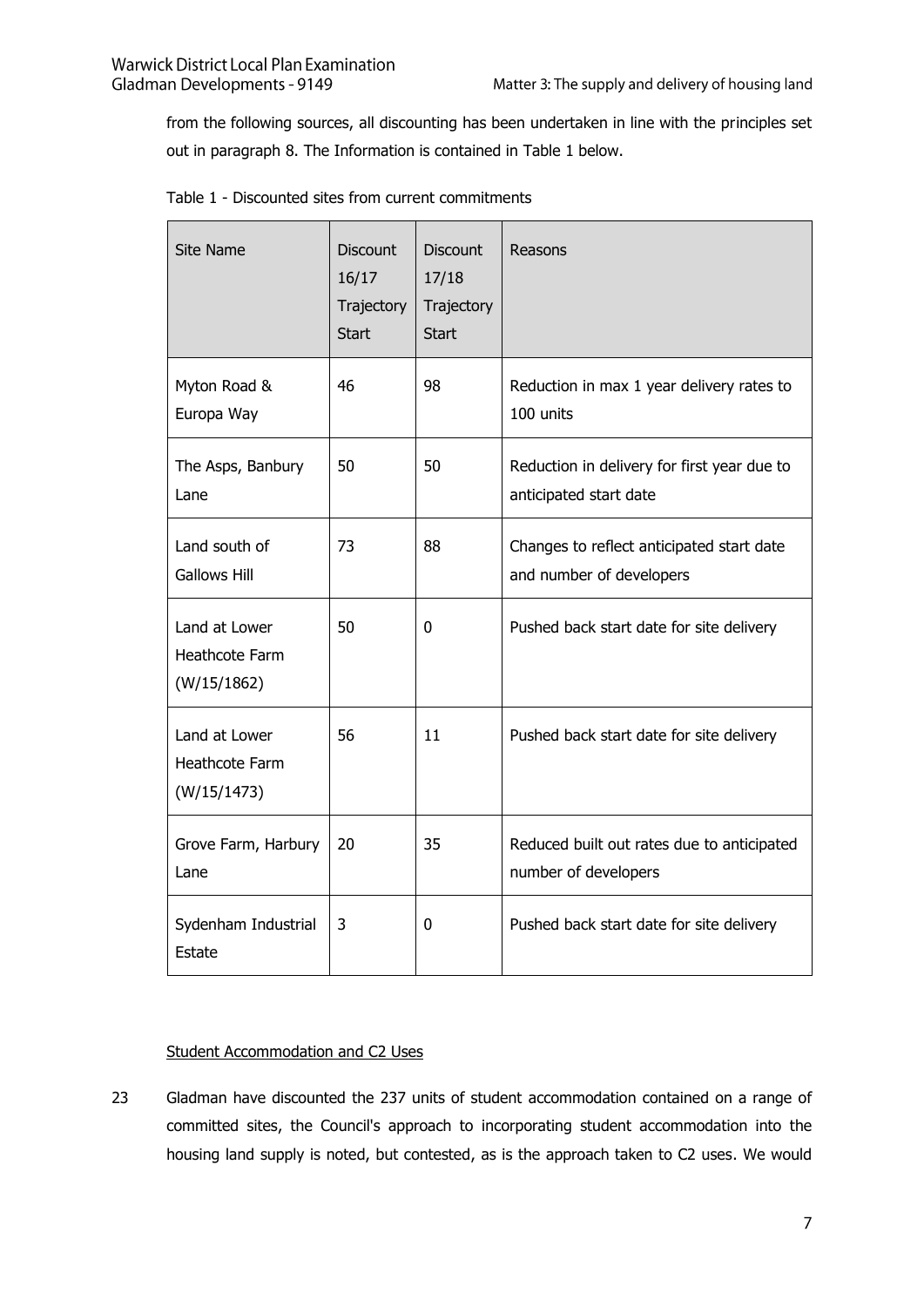note that this is an issue discussed at length in the Asps appeal $<sup>4</sup>$ , we would particularly point</sup> towards the Inspectors conclusions in paragraphs 14.16 and 14.17 that

"Whilst the Council includes an allowance for student accommodation in the supply, it would appear that the student accommodation need has not been considered specially In the SHMA. Neither was there anything substantive to justify the Councils approach in terms of the amount of accommodation such provision might release onto the housing market. Like the C2 accommodation above, I am not persuaded that it would be appropriate to count such accommodation on one of the balance and not the other."

- 24 In addition, therefore, to the reduction of student accommodation referenced above a further 352 units included within the current trajectory which can be identified as C2 have been removed. A total of 589 additional units should therefore be removed from the supply with regard to C2 and student uses.
- 25 The current 5 year land supply shows a number of commitments from April to May 2016. The inclusion of sites beyond the base date of the supply calculation, or including part data from other years is problematic. As Gladman have already discussed shifting base dates can lead to the inclusion of Incomplete and Inaccurate date, especially with regard to planning applications. For example we do not know if any applications approved in April and May 2016 have expired and should be deducted. Gladman therefore consider that the dwellings in this category should

<sup>4</sup> APP/T3725/A/14/2221613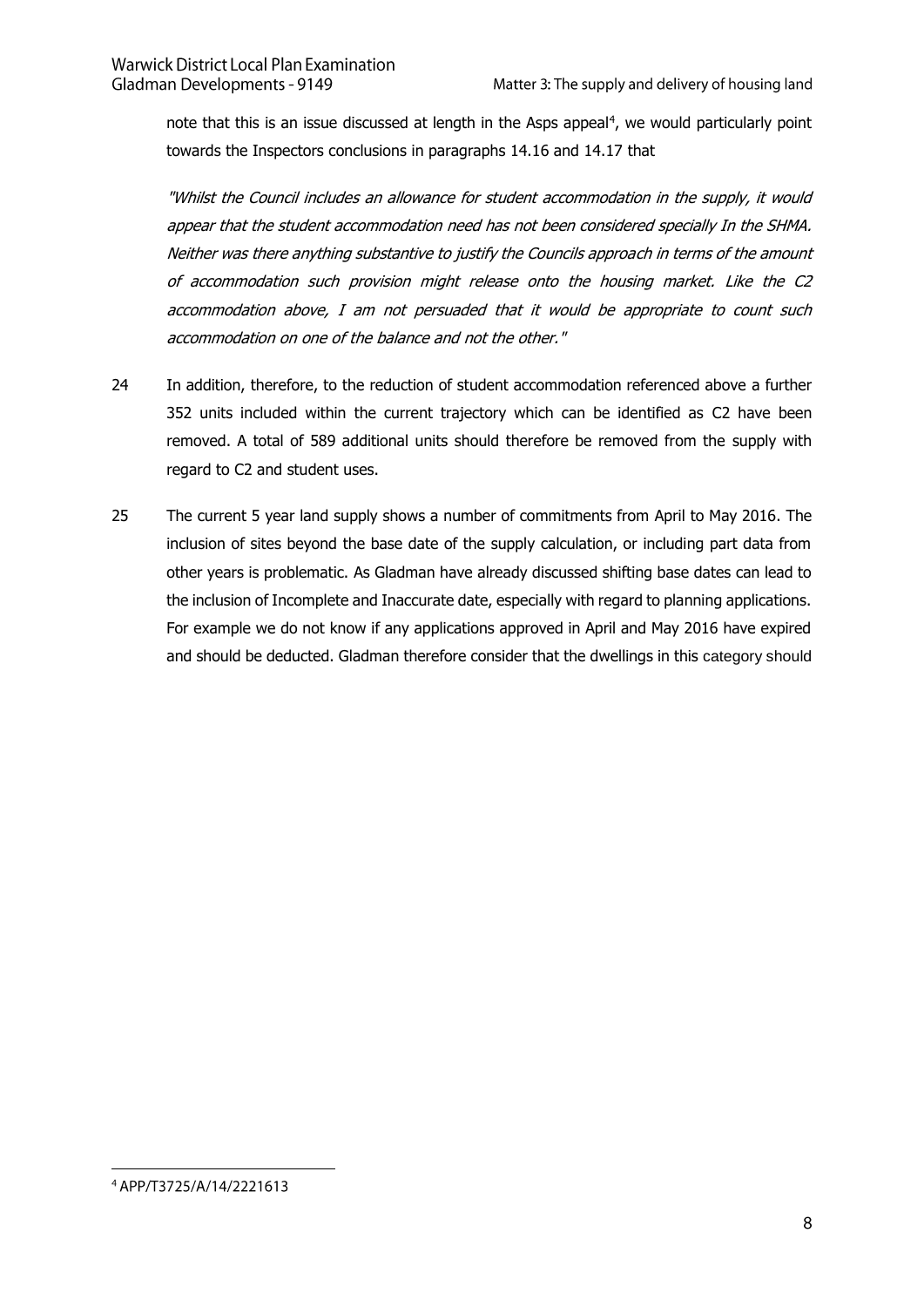be discounted. It is concluded therefore that for the purpose of both base date calculations 225 units should be removed.

26 The total proposed deductions are therefore shown below for each calculation.

| Category                   | 2016/17-2020/21 Discount | 2017/18-2021/22 Discount |
|----------------------------|--------------------------|--------------------------|
| Commitments                | 298                      | 282                      |
| C <sub>2</sub> and Student | 589                      | 589                      |
| Commitments April - May 16 | 225                      | 225                      |
| Total                      | 1,112                    | 1,096                    |

Table 2 - Gladman deductions

- 27 Gladman would note that there has not been a detailed assessment undertaken of the other aspects of the supply, and that a lapse rate has not been applied by the Council to many of the site categories included within the supply.
- 28 Gladman conclude that the plan at present will currently provide for between 4.02 using our preferred base date of 2016/17 and 4.53 years supply using the Councils preferred base date of 2017/18. It is noted that even using the Councils own data if the base date was as Gladman contend 2016/17 the supply position would only be 4.66 years. There is therefore an urgent need to identify additional 5 year land supply capacity in order to make the plan sound.

#### **8) In overall terms would the Local Plan realistically deliver the number of dwellings over the plan period?**

29 Gladman have concerns that given that the Council is only seeking to over allocate its housing requirement by a small margin the plan is at risk of failing to deliver its overall targets. There is also a remaining question about unmet housing need within the housing market area, given the failure of Nuneaton and Bedworth District Council to commit to meeting the unmet needs of Coventry. The issue of Birmingham's unmet housing need, which is substantial, is also likely to be a pressing issue within the early parts of the plan period, the plan as currently written,